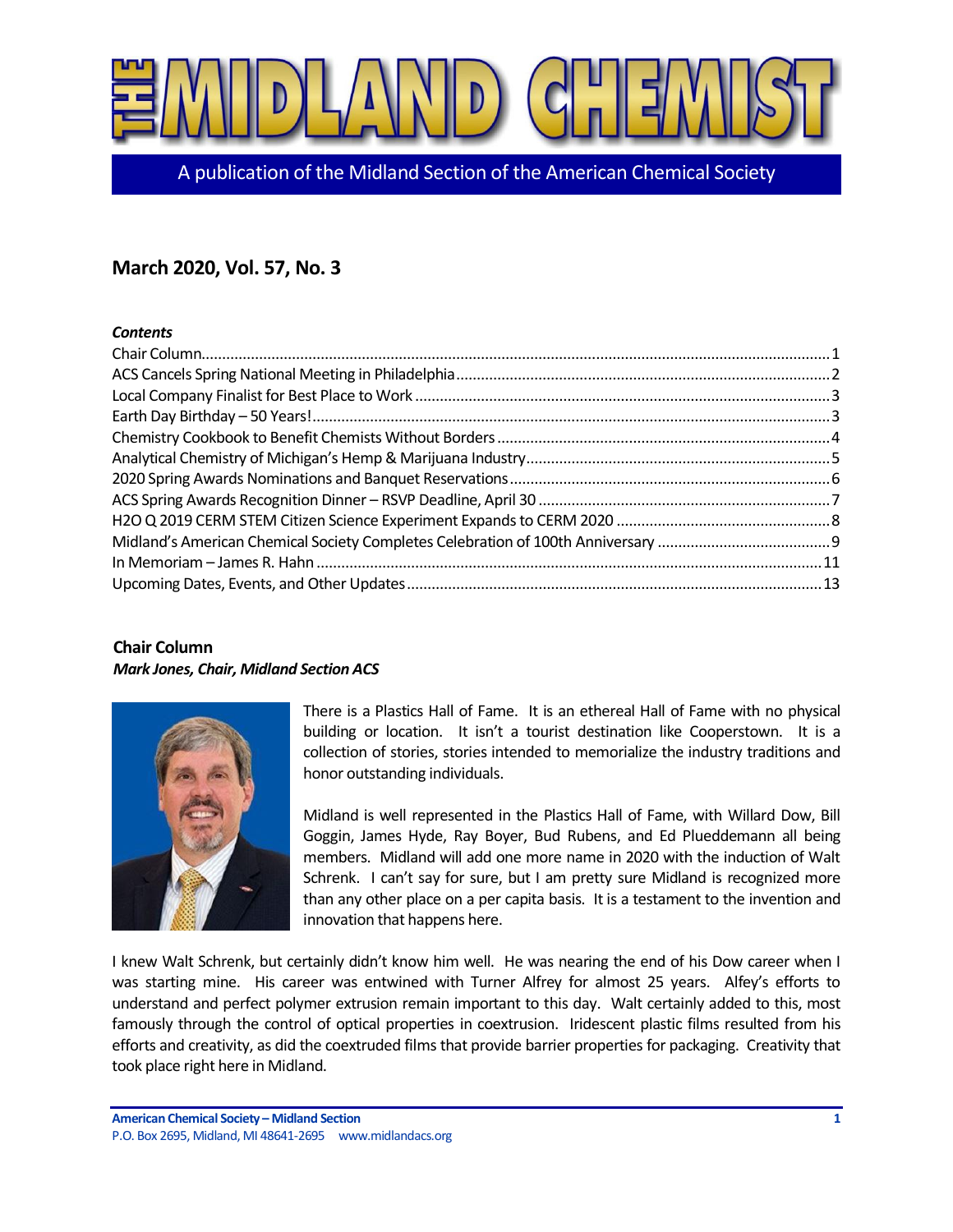Creativity still happens in Midland and important innovations are being introduced. The Midland ACS Section wants to promote and celebrate the creativity taking place in Midland and the Great Lakes Bay Region. We want to recognize the important innovations that are happening today and show the vibrancy of the chemical enterprise in the area. A new Team Innovation Award will recognize the contributions of local chemists and engineers in commercializing new technology. We want to capture the stories of innovation, shine a light on the creative teams pursuing innovation, and recognize the benefits of technology developed right here. Please check out the awards section of this issue of the *Midland Chemist* and make a submission.

I hope you will also check out the Midland Section's website, [www.midlandacs.org.](http://www.midlandacs.org/) We are attempting a revamp of the website in the hope of serving you better. Efforts are underway to better organize information and to keep an up-to-date calendar of upcoming activities. We envision a future where all information about local Midland Section activities will be easily found on the site.

# <span id="page-1-0"></span>**ACS Cancels Spring National Meeting in Philadelphia** *Linda Wang, Chemical & Engineering News*

Editor's note: This article is reprinted, in part, from the March 11, 2020 issue of the online publication, *C&EN Weekly News*. Linda Wang's original article was authored and published on March 9, 2020.



The American Chemical Society has canceled its spring 2020 National Meeting & Expo amid growing concerns over the global outbreak of the novel coronavirus SARS-CoV-2. The meeting, which typically draws tens of thousands of attendees from around the world, had been planned for March 22–26 in Philadelphia.

The rapid expansion of COVID-19 around the world and in the US, including in Philadelphia where the governor of Pennsylvania has signed an emergency disaster declaration, resulted in the decision. "Safety is a core value of the American Chemical Society, and as such the health and well-being of our members, the community, and staff are paramount," says Kate Fryer, executive vice president for membership and society services.

ACS will be issuing full refunds of fees to all registrants and is working to provide alternate means for presenters to share their research. Fryer says

more details will be communicated directly to the presenters.

The ACS meeting is among the many major scientific conferences that have been canceled or postponed in recent weeks. In addition, many companies and universities are limiting travel by their employees.

This is a developing story, and we will provide updates as we learn more. In the meantime, *C&EN* has made free its [continuing coverage of the coronavirus outbreak](https://cen.acs.org/sections/Tracking-the-novel-coronavirus.html) to keep the public informed.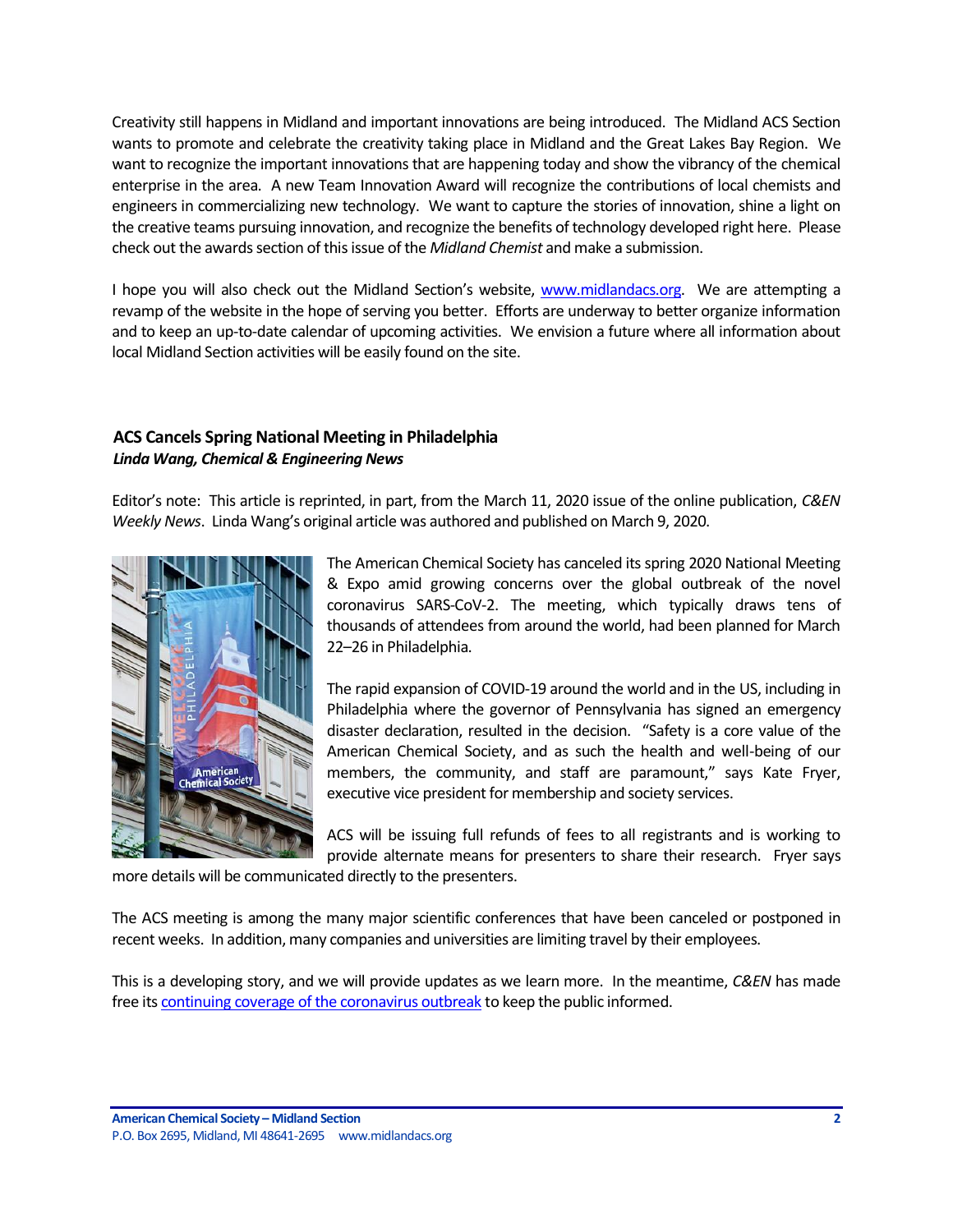# <span id="page-2-0"></span>**Local Company Finalist for Best Place to Work** *Mark Jones, Chair, Midland Section ACS*

*Plastics News*' list of the top twenty places to work for 2020 includes Specialty Manufacturing, Inc., of Saginaw. SMI is a woman-owned business specializing in custom-engineered silicone products. The 40-year old company continues to grow and add capabilities, all based on expertise in silicone. SMI's advanced silicone expertise allows production of micromolded medical components, overmolding plastic and metal, LED lighting and more. To learn more about SMI, please go t[o https://www.smimfg.com/.](https://www.smimfg.com/)

The Best Places to Work program is administered by Best Companies Group and companies must derive at least 50% of their revenue from plastics-related operations. Profiles of the twenty finalists will appear in the March 30 issue of *Plastics News* with the Best Company winner announced in April. Good luck, SMI. We wish you the best. For more information about *Plastic News*' Best Places to Work program, please see [www.plasticsnews.com/news/best-places-work-announced-2020.](https://nam04.safelinks.protection.outlook.com/?url=https%3A%2F%2Furl.emailprotection.link%2F%3Fb3jlvrZp1ROmw8ktYJEzYGW8DjbxKmpVkkT9B7FH-qiEoAWUs_6lldpz2VTk4A76hNDbdEXJqovEyZ96o9HGlv8t3R7nJt4LHmAnbaY_t2FF2ghruWH2Ui_NO4D7rjpll&data=02%7C01%7Cmarkjones%40dow.com%7C1636a578a7f64290c02708d7baf20b4a%7Cc3e32f53cb7f4809968d1cc4ccc785fe%7C0%7C1%7C637183421107295661&sdata=12VgkpPTdL2u2kJuCRxOl4H5HU0Wa%2BwNJZtywWZASu0%3D&reserved=0)

# <span id="page-2-1"></span>**Earth Day Birthday – 50 Years!** *Gina Malczewski, Outreach / Earth Day, Midland Section ACS*

April 22, 2020 is the 50th anniversary of Earth Day. A group that includes Midland ACS Outreach, Midland Volunteers for Recycling, the Arnold Center, and Dow High School's Go Green Club are planning a number of related events that are free and open to the public to commemorate this important event. The centerpiece is the **"Earth Action Expo"** to be held at Dow High School (3901 North Saginaw Road) in Midland on Sunday, April 19, from 11:00 AM to 4:00 PM.

There will be speakers (Peter Sinclair, Meteorologist Ahmad Bajjey, and MSU food waste engineer Dan Kirk are among those expected), a recycling drop-off, an open "Stuff Swap" (drop stuff off and/or pick stuff up, no money involved), art, and eco-friendly activities, as well as hand-on science demos. STEM buses, food trucks, and fix-it stations are also in the works.

We are also planning speakers or tours at other times over the weeks pre- and post-Earth Day, so please check the Midland Section ACS website (and next month's newsletter) for updates. A tree-planting event and volunteer shifts at Midland Volunteers for Recycling are additional "Earth Action" possibilities. And don't forget the Illustrated Poem Contest for Grades K-12!

We will start **March 3** with a 50-day countdown to Earth Day 50, with suggestions on Facebook empowering kids and adults to **do something** to benefit the planet. We will also need many volunteers for the April 19 event. We can train you to help at a specific station, or you can have more general duties. Look for an Earth Action Expo Sign-up Genius to go live on the Midland Section ACS website homepage. Join up, and join in! Help us celebrate, and live Earth Day every day!

**Added note:** Midland Public Schools has suspended all community events and activities until further notice due to the concern for extra caution and social distancing during the COVID-19 pandemic. Therefore, the Earth Action Expo scheduled for April 19 is "on hold" at this time. We will notify you of any changes in this situation, or the possibility of alternative activities. We, of course, are disappointed but remain optimistic. The final decision regarding the Earth Action Expo will be made on April 5. *Please visit our Facebook page for updates*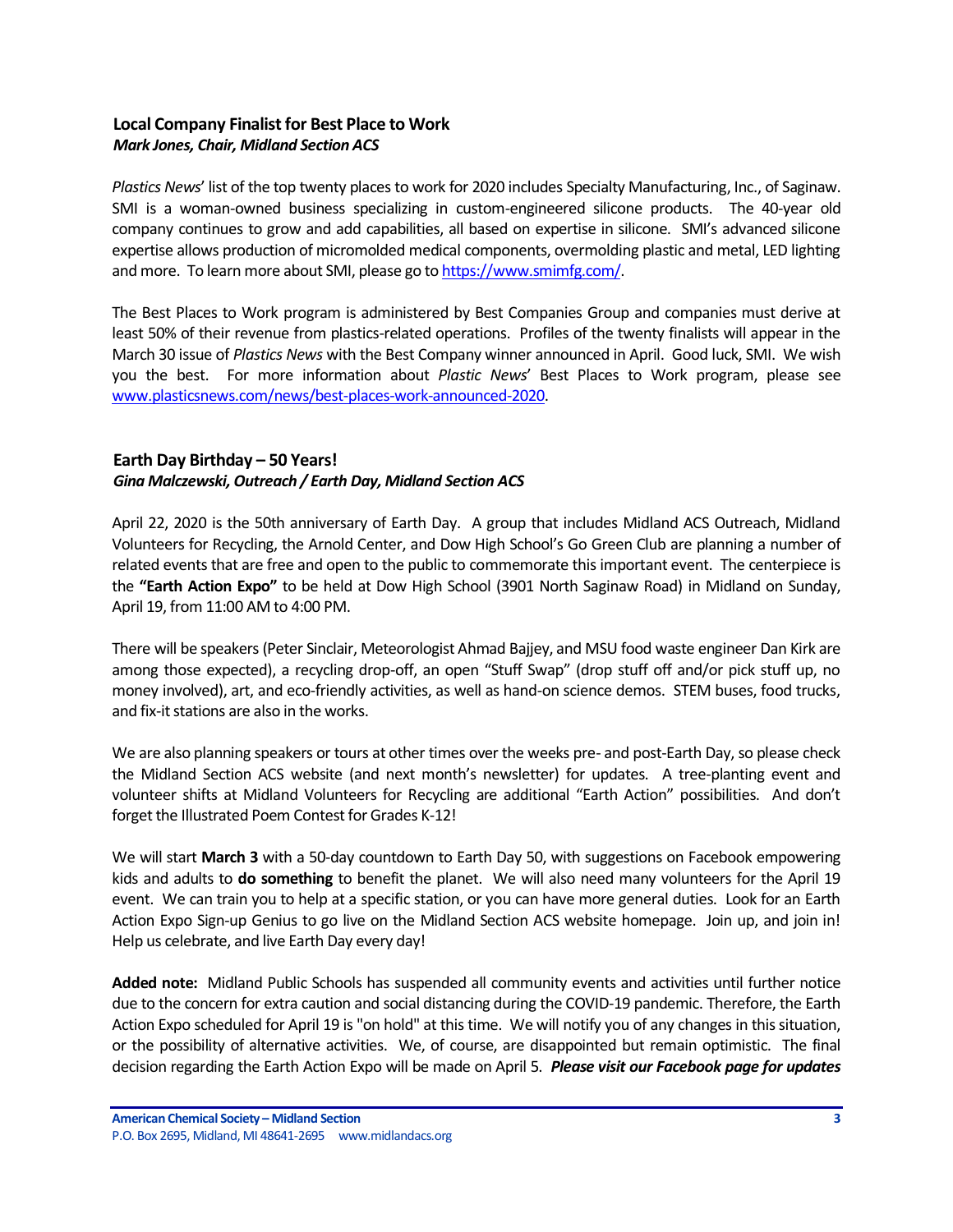*and for individual "Earth Action" items. Thank you for your interest in Earth Day 50 – and be sure you keep your commitment to our planet!*



# <span id="page-3-0"></span>**Chemistry Cookbook to Benefit Chemists Without Borders** *Ronda L. Grosse, Director, Chemists Without Borders*

We are pleased to announce that a chemistry themed cookbook is now available! This cookbook was put together by students and faculty at the W.M. Keck Science Department, which is a shared resource of the Claremont Colleges in California.

The book includes a range of gluten free, vegan, and kid-friendly recipes that are laid out in experiment format similar to a laboratory notebook. Over 40 delicious recipes that are sentimental to chemistry community members are included.



The price is \$40, and 100% of the profits are donated to Chemists Without Borders. Please go to [https://www.chemistswithoutborders.org/News/chemistry-cookbook.php](https://nam04.safelinks.protection.outlook.com/?url=https%3A%2F%2Fwww.chemistswithoutborders.org%2FNews%2Fchemistry-cookbook.php&data=02%7C01%7CVLLanger%40dow.com%7C3778d450cf7f4965d80608d7a04d0a0f%7Cc3e32f53cb7f4809968d1cc4ccc785fe%7C0%7C1%7C637154125063073458&sdata=WBXjf6%2BNqNkdbF%2BYguSlJ5xTkf8SJ%2BaeGonj%2Bp%2BhJcY%3D&reserved=0) to view an example recipe, or [click](https://nam04.safelinks.protection.outlook.com/?url=https%3A%2F%2Fwww.facebook.com%2Fmarketplace%2Fitem%2F458903964770689%2F&data=02%7C01%7CVLLanger%40dow.com%7C3778d450cf7f4965d80608d7a04d0a0f%7Cc3e32f53cb7f4809968d1cc4ccc785fe%7C0%7C1%7C637154125063083449&sdata=wPBWwYYMhk2njTNNBDri9zskbY5z%2BInOGIpjXu9F2Hg%3D&reserved=0) here to buy a copy. A PDF version is also available for \$15.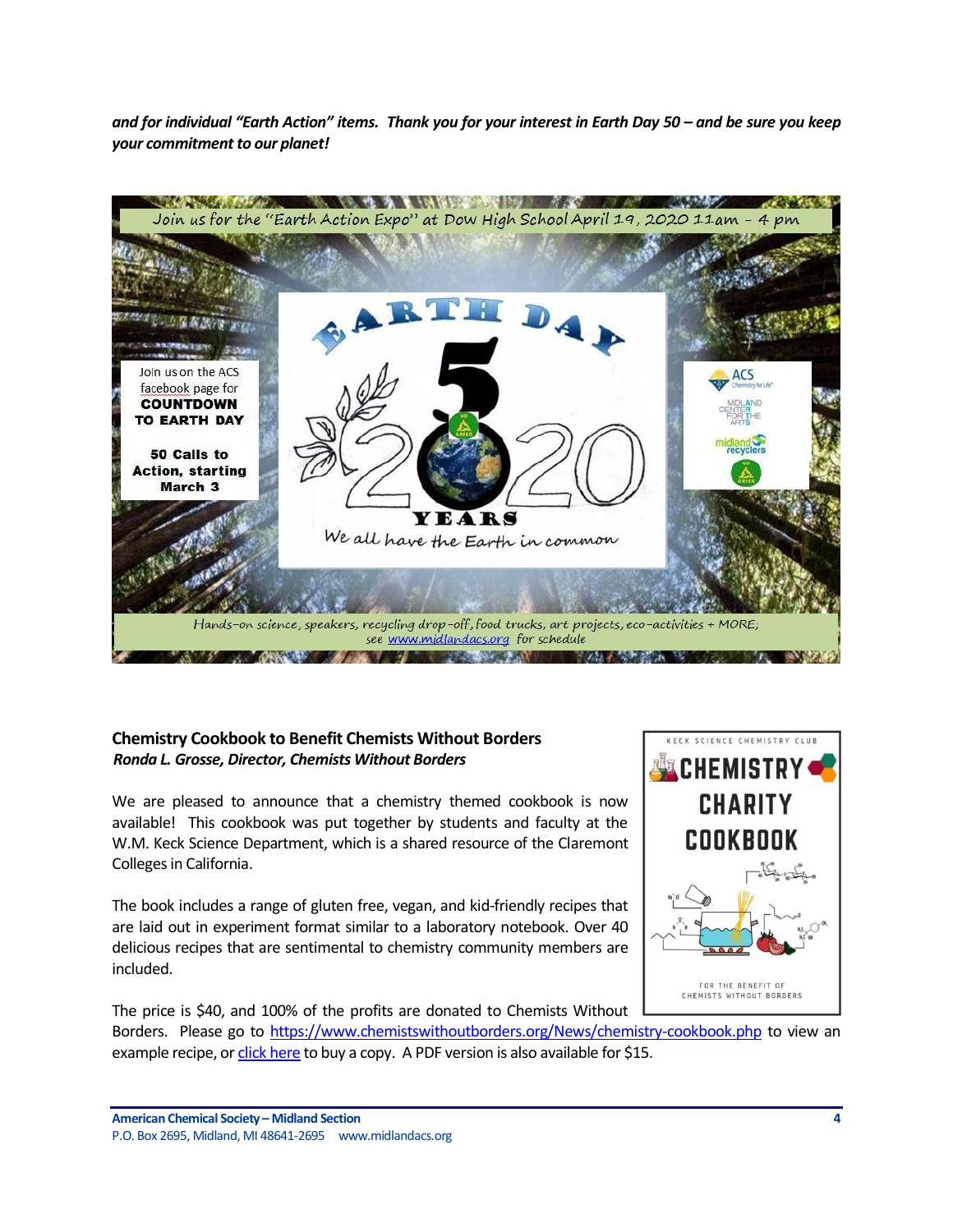<span id="page-4-0"></span>**Analytical Chemistry of Michigan's Hemp & Marijuana Industry** *Dale LeCaptain, Councilor, Midland Section ACS*



# **INVITE YOU**

CMU's Chemistry 371 class presents:

# **Analytical Chemistry of Michigan's Hemp & Marijuana Industry**

- $\Box$  Poster Presentation
- **Network Event**
- $\Box$  Free Pizza (w/ cash bar)



# Monday April 27 ---- 6 - 8:30 pm

Hunter's Ale House (Cask Room) 4855 E. Blue Grass Rd, Mt Pleasant



FEATURING: FEATURING:<br>CMU Fermentation Science CMU Fermentation 2020! Draft Beers of 2020:<br>Samples highlighted by the student<br>samples highlighted by the student brewers after 7 pm.

Contact & questions: lecap1dj@cmich.edu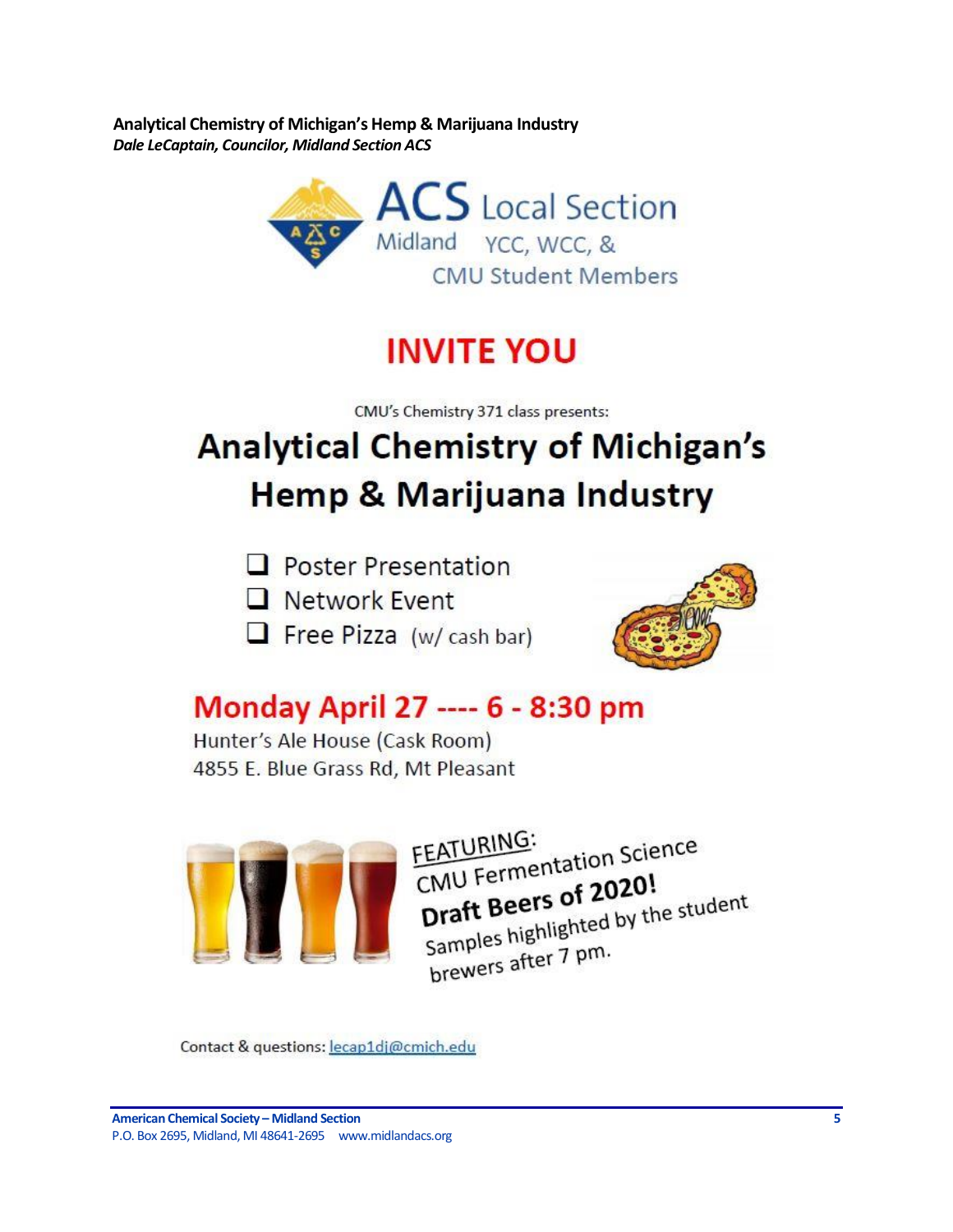# <span id="page-5-0"></span>**2020 Spring Awards Nominations and Banquet Reservations** *Diana Deese, Awards Committee Chair, Midland Section ACS*

I am hoping that everyone who contacted me will be able to get their nominations in for the 2020 Teaching, Volunteer, Education, and Chemical Sciences Awards by the April 7 deadline.

#### *Nominations were invited for the following areas:*

- Outstanding Elementary Level Science Teaching Outstanding Middle Level Science Teaching
- Outstanding High School Chemistry Teaching  **Outstanding College Chemistry Teaching**
- Science Education Volunteer of the Year Outstanding Chemical Technician
- 
- -
- Outstanding Achievement and Promotion of the Chemical Sciences
- Outstanding Achievement in the Promotion of Diversity in Chemistry, Related Sciences, and Engineering
- Outstanding Service to the American Chemical Society
- **New Award:** Team Innovation Award (see criteria below)

#### *Outstanding High School / College Chemistry Students*

The Awards Committee also recognizes outstanding chemistry students at the high school and collegiate levels. Those students should be selected by their respective departments, and their names forwarded to the Awards Committee using the form e-mailed to the department contact. One selection per school, please; no supporting letters are needed. The deadline for submission is April 7, 2020.

Award criteria can be found in the January issue of the *Midland Chemist* or by request from [dkdeese@dow.com.](mailto:dkdeese@dow.com)

#### *Team Innovation Award (New Award in 2020)*

The Midland Section of the American Chemical Society will grant up to three awards per year recognizing teams responsible for successful product or process innovation taking place in the Midland area. The Team Innovation Award recognizes teams responsible for a commercialized innovation of either new products or a new process in the current or previous two calendar years. Innovations brought to market after January 1, 2018 are eligible for this year's award. ACS membership is not required. Awards will be judged on inventiveness, impact, and connection to the Great Lakes Bay Region. Clear documentation of the commercialization is required. Support letters from company leadership will be accepted as documentation. Awards will be considered for two categories: organizations with less than 300 employees and organizations with over 300 employees. Application forms and additional details can be obtained fro[m dkdeese@dow.com.](mailto:dkdeese@dow.com)

Award recipients as well as Chemistry Olympiad winners and Fifty/Sixty/Seventy Year ACS Members will be honored at the 2020 ACS Spring Recognition Dinner at the Great Hall Banquet & Convention Center, in Midland, on Wednesday evening, May 6, 2020, featuring guest speaker, Wayde Konze, Ph.D., Senior Research Director at Dow, presenting a talk on the "The Value of STEM Education for Everyday Life."

(*Electronic submissions are acceptable and preferred.)* Phone: (989) 636-9915, E-mail[: awards@midlandacs.org](mailto:awards@midlandacs.org) or [dkdeese@dow.com](mailto:dkdeese@dow.com)

For a list of ACS National Awards and local award receipents from prior years, see the January issue of the *Midland Chemist*. As always, contact me if you have any questions! I hope to see everyone on May 6!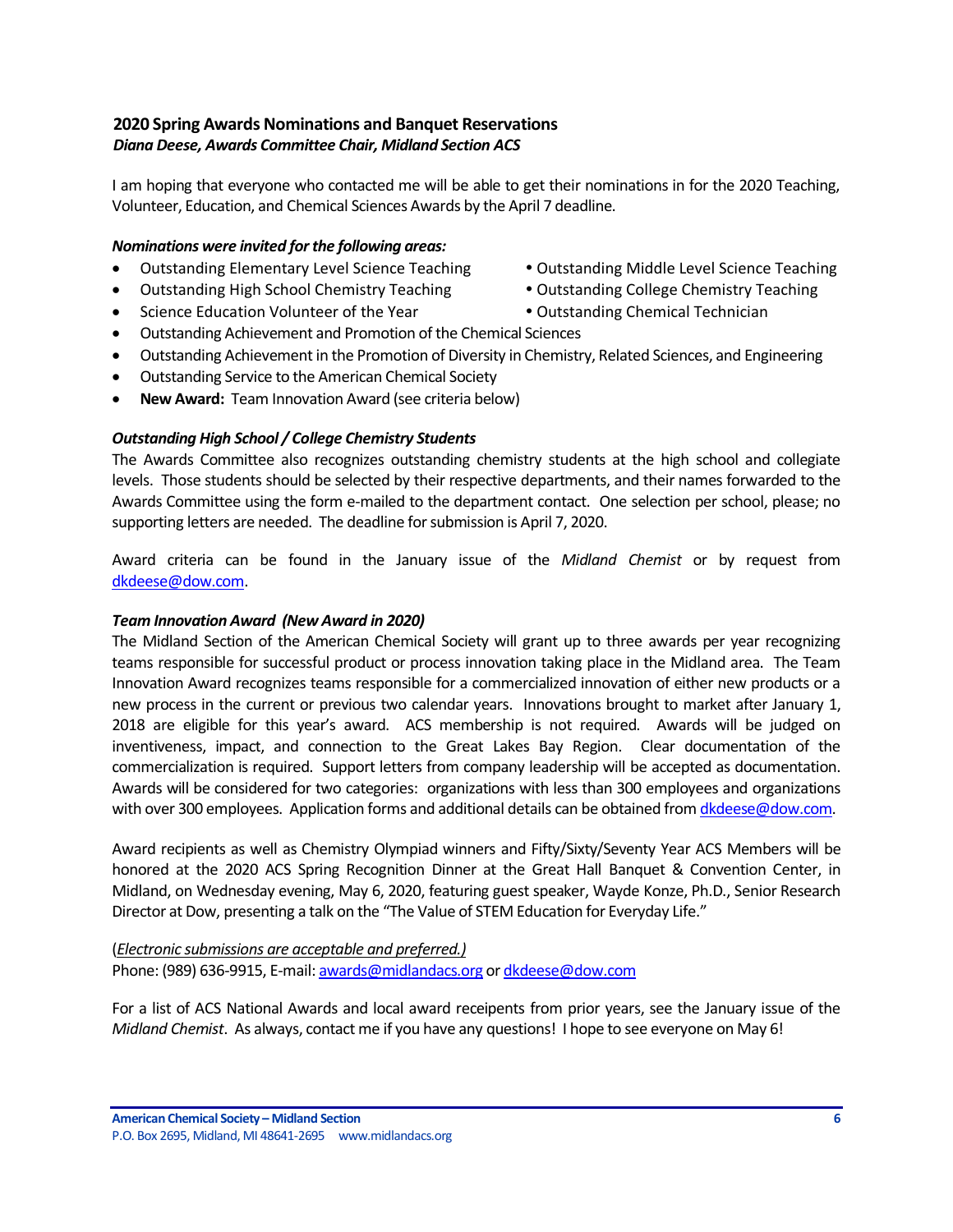# <span id="page-6-0"></span>**ACS Spring Awards Recognition Dinner – RSVP Deadline, April 30** *Diana Deese, Awards Committee Chair, Midland Section ACS*

# **ACS Recognition Dinner**

Wednesday, May 6, 2020, 5:30 p.m. to 9:00 p.m.

Great Hall Banquet & Convention Center at Valley Plaza Resort 5121 Bay City Road, Midland, Michigan

> Program: 5:30 p.m. Cash Bar and Social Time 6:00 p.m. Dinner 7:00 p.m. Awards Presentations

Educators, students, ACS members, industry colleagues, and 50-, 60-, 70-year ACS members/retirees will be recognized for their outstanding achievements at this 29th annual event. Our special guest speaker will be

**Wayde Konze**, PhD, Senior Research Director at Dow, presenting a talk on "The Value of STEM Education for Everyday Life."

Mark your calendar and join us in support of our award recipients, to connect with colleagues, or just to mingle with a diverse group of people passionate about science! The cost of the dinner is \$20.00 per person and includes a plated chicken dinner, dessert, and beverage. A pre-dinner cash bar will be available. Your dinner reservation request must be received by April 30, 2020.



Payment options will be via the ACS Midland Section website [www.midlandacs.org](http://www.midlandacs.org/) and using the SignUpGenius button to RSVP and conveniently pay ahead of time,

at the door, or by mail using the address indicated below. Dress is business casual. This event is sponsored by the Midland Section of the American Chemical Society. For further information, contact Diana Deese at (989) 636-9915.

To reserve your spot by mail, return this form with payment (\$20.00/person) by **April 30, 2020,** to Diana Deese, The Dow Chemical Company, 1897 Building, E-bay East: E65, Midland, MI 48667, or RSVP via e-mail to [dkdeese@dow.com.](mailto:dkdeese@dow.com) If paying at the door, you must still RSVP to Diana by April 30.

| Affiliation:<br><u> 1980 - Andrea Amerikaanse kommunister (</u> |  |  |
|-----------------------------------------------------------------|--|--|
|                                                                 |  |  |
|                                                                 |  |  |
| ACS member? Yes / No (indicate by circling your member status)  |  |  |
|                                                                 |  |  |

Enclose payment of \$20.00 per person. Checks should be made payable to "Midland Section ACS"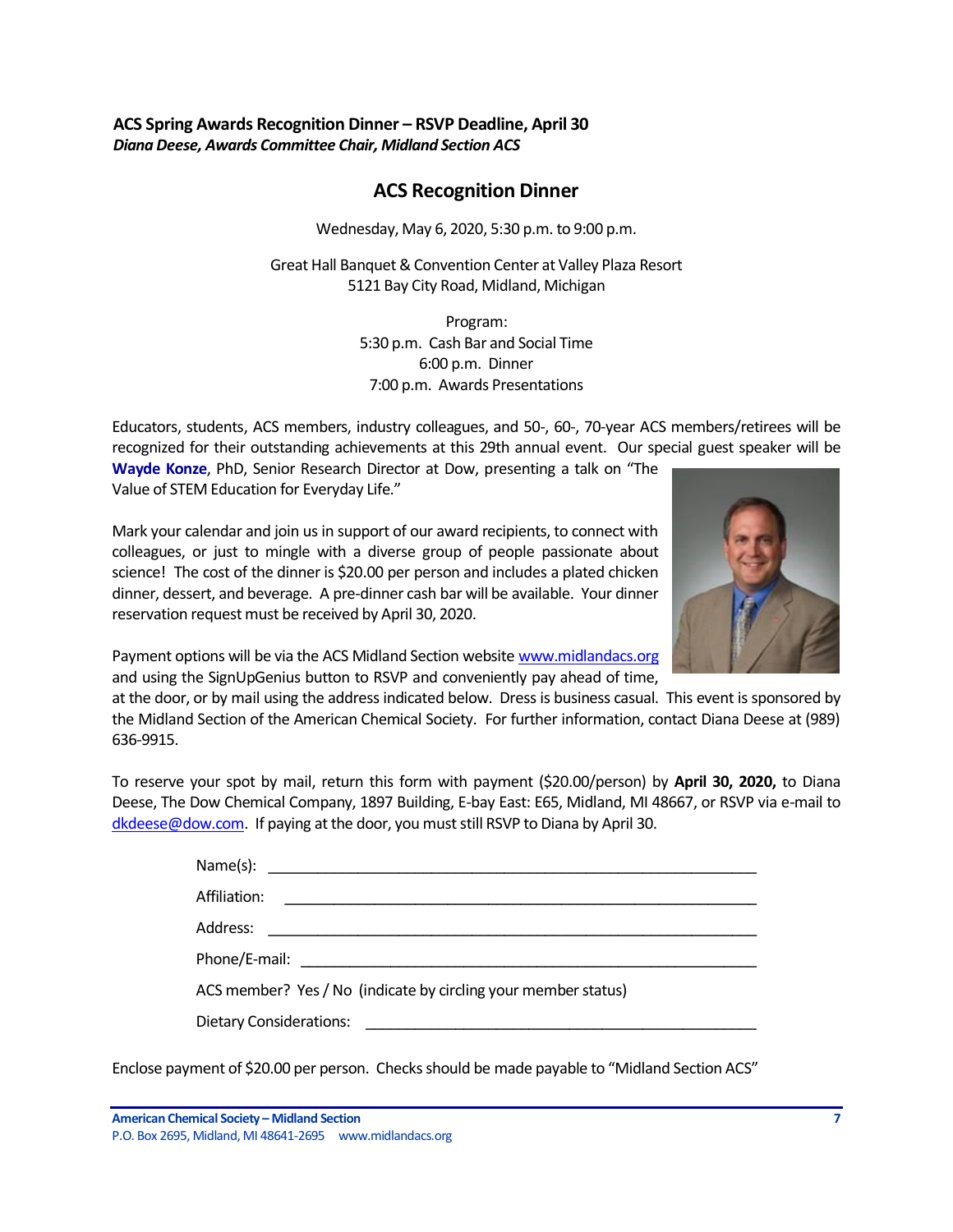# <span id="page-7-0"></span>**H2O Q 2019 CERM STEM Citizen Science Experiment Expands to CERM 2020** *Dale LeCaptain, Councilor, Midland Section ACS*

H20 Q, the middle school citizen science program that was designed and implemented by the CERM 2019 planning committee, is now a part of CERM 2020! H2O Q co-founder Dale LeCaptain, along with Dow and CMU volunteers, traveled to Columbus, OH to share project expertise and supplies via a full-day workshop explaining H2O Q and best practices for utilizing it in the classroom. The hands-on workshop also partnered local professionals and teachers to experience H2O Q while developing a network for outreach events. Approximately 30 CERM 2020 leaders, local educators, university faculty, grad students, and Columbus local section ACS volunteers participated in the event held on the campus of Ohio State University.



CMU ACS Student Alicyn Stothard works with Muskingum University Professor Seth Barrett (photo at left) and local science teachers during H20 Q lab time.

A Columbus area science teacher partners with local ACS volunteers (photo at right) using the H2O Q water chemistry tests to solve the workshop activity where their workshop sample was collected.



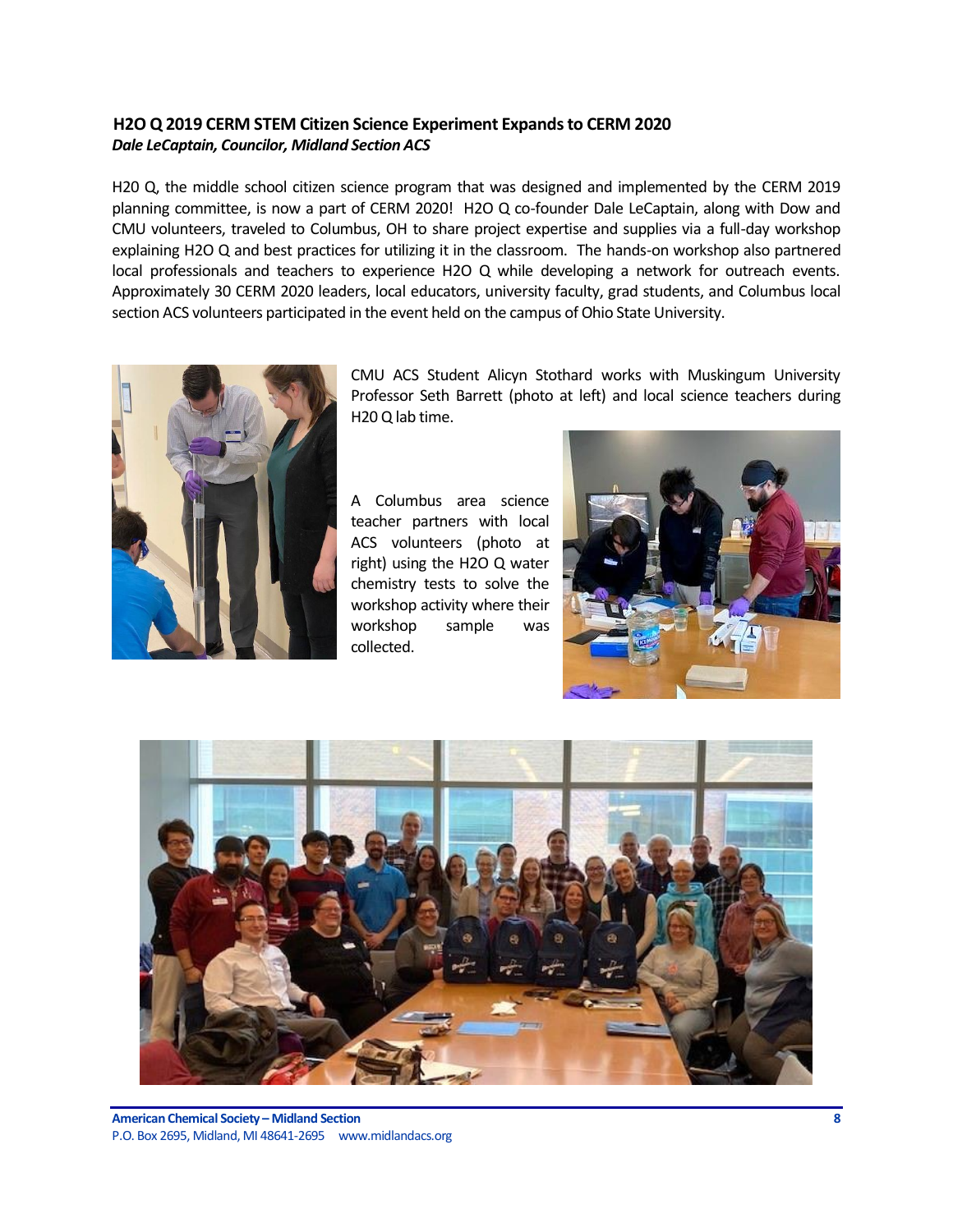**Photo on previous page:** ACS Midland section volunteers (Dale LeCaptain, Lauren McCullough, Michelle Rivard, and Gabrielle Likavec) and CMU volunteers (Alicyn Stothard and Drew Vassilakos) pose with CERM 2020 leaders (James Wasil and Jeff Trent) and Muskingum University faculty H2O Q CERM 2020 leaders (Seth Barnett and Lois Zook-Gerdau) at the end of a day-long training session for six Columbus area teachers and 13 local professional volunteers.

H2O Q was conceived and funded locally for the 2019 CERM meeting as a regional experiment to be passed on to the next regional meeting (CERM 2020). The highly successful transfer of an innovative STEM outreach project to the next section will help this citizen scientist experience continue to grow throughout the entire central region. Our local efforts to engage students in environmentally based chemistry will continue locally this spring with events in Midland and Isabella Counties. Contact H2O Q at [h2oqchemistry@cmich.edu](mailto:h2oqchemistry@cmich.edu) if you want to get involved!

H20 Q is grateful for the continued support of our funders: ACS National IPG, ACS Midland Section, Central Michigan University, Dow Foundation, Hannah Instruments, NECi Superior Enzymes, and Michigan Geographic Alliance. Thank you.

# <span id="page-8-0"></span>**Midland's American Chemical Society Completes Celebration of 100th Anniversary** *Steve Keinath, Co-Editor, The Midland Chemist*

Editor's note: This article is reprinted, in part, from the Saturday-Sunday (Weekend), February 22-23, 2020 issue of the *Midland Daily News*. This article may become the last summary article to be published by the *Midland Daily News* on the topic of the Midland Section ACS 100th anniversary, which was celebrated throughout the year in 2019.

William Hale, H.H. Dow's son-in-law, wanted to talk chemistry, and had an idea. "I reasoned that if we could get our chemists assembled from time to time to hear an outside speaker, we might stir up keener interest in life and encourage argumentative discourse," he had said. "Within a few months, we had organized a group of some 20 or more chemists into what was called the Midland Section of the American Chemical Society."

The Midland Section of the American Chemical Society was founded in 1919, and has just finished its centennial year, a focal point of which was the seven-month run of a history exhibit that ended in December.

How do a bunch of chemists develop an impactful history exhibit that appeals to the public? The story began with the creation of a Midland ACS ad hoc Centennial Committee in 2016. Representatives from the Midland Center for the Arts and the Midland Historical Society were involved, and Dr. Gina Malczewski became chair. Designer John Metcalf, of Good Design LLC, was brought on board to provide guidance on exhibit production. Funding was provided by local benefactors that included the Herbert H. and Grace A. Dow Foundation, the Rollin M. Gerstacker Foundation, the Charles J. Strosacker Foundation, and the Doan Family Foundation.

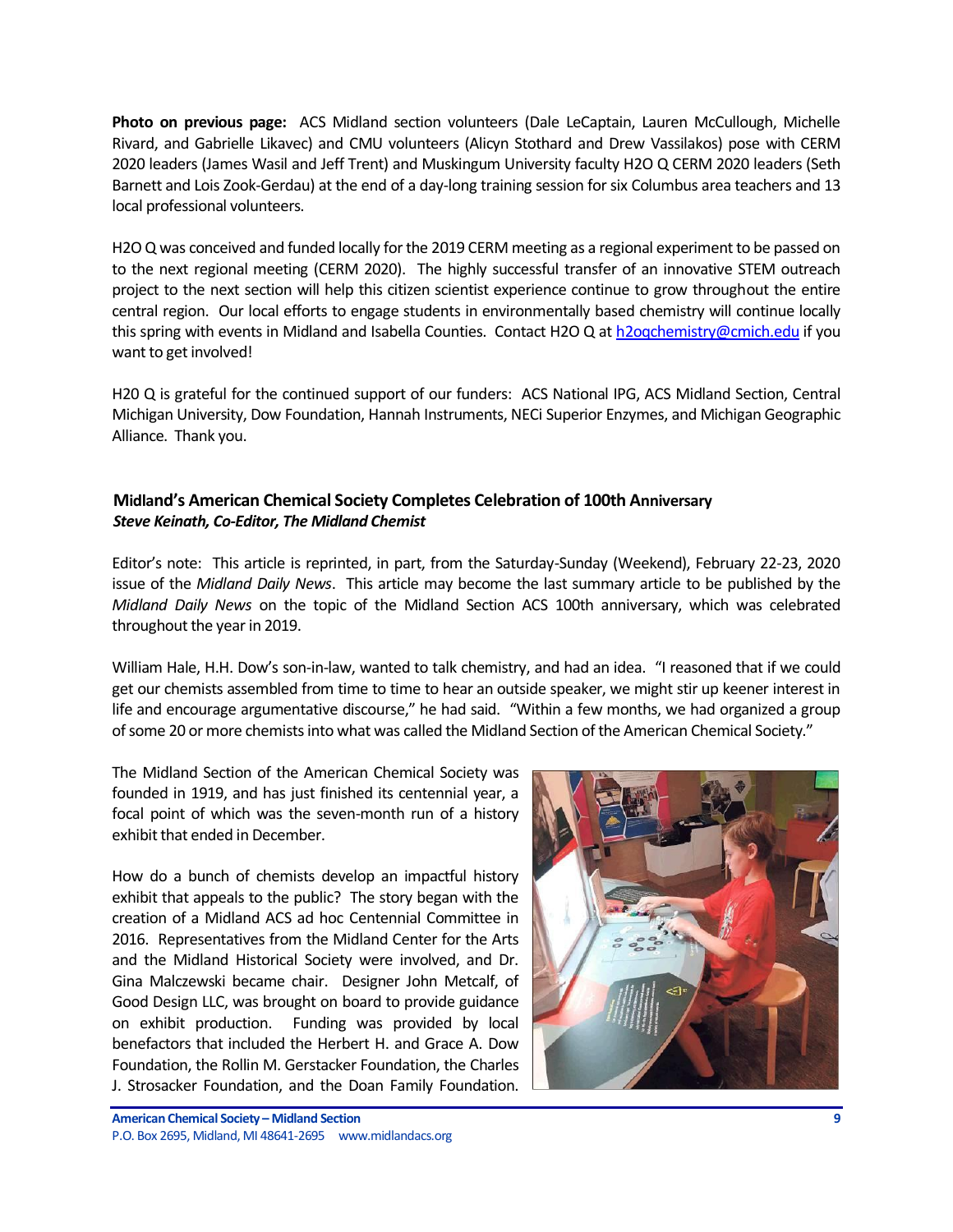The latter helped in a special way, by supporting the assistance from the Central Michigan University Museum Studies program, led by Dr. Jay Martin, whose students assisted with content development, helped install and disassemble, served as weekend docents, maintained the website, and facilitated publicity.

"I embraced the project as an ideal way to inspire our CMU Museum Studies students by participating in a unique collaborative project," Martin said. "An added benefit was building a new strategic partnership that involved community engagement and work with STEM professionals."

The exhibit was composed of six sections that, among other things, addressed the history of the section, which is intertwined with that of Midland, Dow Chemical, and H.H. Dow himself. The city of Midland and surrounding area became what it is today due to the successful chemical enterprise located here.

In addition, the communications vital to chemistry (patents and publications), and the ACS role in education (outreach, chemistry at local colleges, and teacher workshops) were featured. Some of the many philanthropic and scientific giants who were ACS members were celebrated, too. A section called "Unintended Consequences" addressed some of the positive and negative impacts of local chemistry, the practice of which, like other human pursuits, is a learning process. At the center of the exhibit was a six-sided tower that featured four globally-known products that were invented and patented by Midland ACS members: silly putty (Earl Warrick), Saran<sup>™</sup> (Ralph Wiley and Wilbur Stephenson), Styrofoam (O. Ray McIntire), and diaper polymer (Fred Buchholz).

Midland ACS was, and is, all about communication, both among the scientists themselves, and with the public. When Dow first arrived in Midland, the lumbering industry was dying, and there were few amenities. Phones and electricity were not ubiquitous, and travel to Midland was not easy. Without easy access to the outside world, sharing information to advance the study of chemistry required a lot of reading and fruitful personal discussion. Midland ACS hosted many prestigious scientists and some Nobel Prize winners at its meetings. Far from being just "down to business," these sometimes featured musical performances, skits, and films.

Communication between Midland ACS and the public has been occurring with increasing frequency, in the form of many events and visits each year. The group has celebrated National Chemistry Week (NCW) and Earth Day for more than 20 years with public programs, and more recently, with Illustrated Poem Contests for children. Many Great Lakes Bay students have seen ACS volunteers in their classrooms, offering hands-on curriculum-related science experiences. Families also enjoy interactive chemistry at Kids Day at the Midland Mall and River Days. Teacher workshops offering continuing professional education credits for educators have also been offered by Midland ACS locally and across the country.

Local ACS members have also broken barriers. Sylvia Stoesser was the first female chemist at Dow. Lin Dorman was an outstanding African-American chemist and inventor who won the National Organization for the Professional Advancement of Black Chemists and Chemical Engineers' prestigious Percy C. Julian Award in 1992. Midland is the home of two national ACS presidents (E.C. Britton and Thomas H. Lane) and three Perkin Medal winners (H.H. Dow, E.C. Britton, and James C. Stevens.) Two members of the National Inventors Hall of fame, O. Ray McIntire and J. Franklin Hyde, were also Midland ACS members.

The exhibit was designed to honor these Midlanders and to offer something for everyone. Senior visitors were drawn to mobile tiles in a Periodic Table of select members, which enumerated some of their accomplishments. Children preferred the Tower table where molecular models were available to recreate some of the large "molecules" hanging from the ceiling. "Puzzles for prizes" were also available, as was free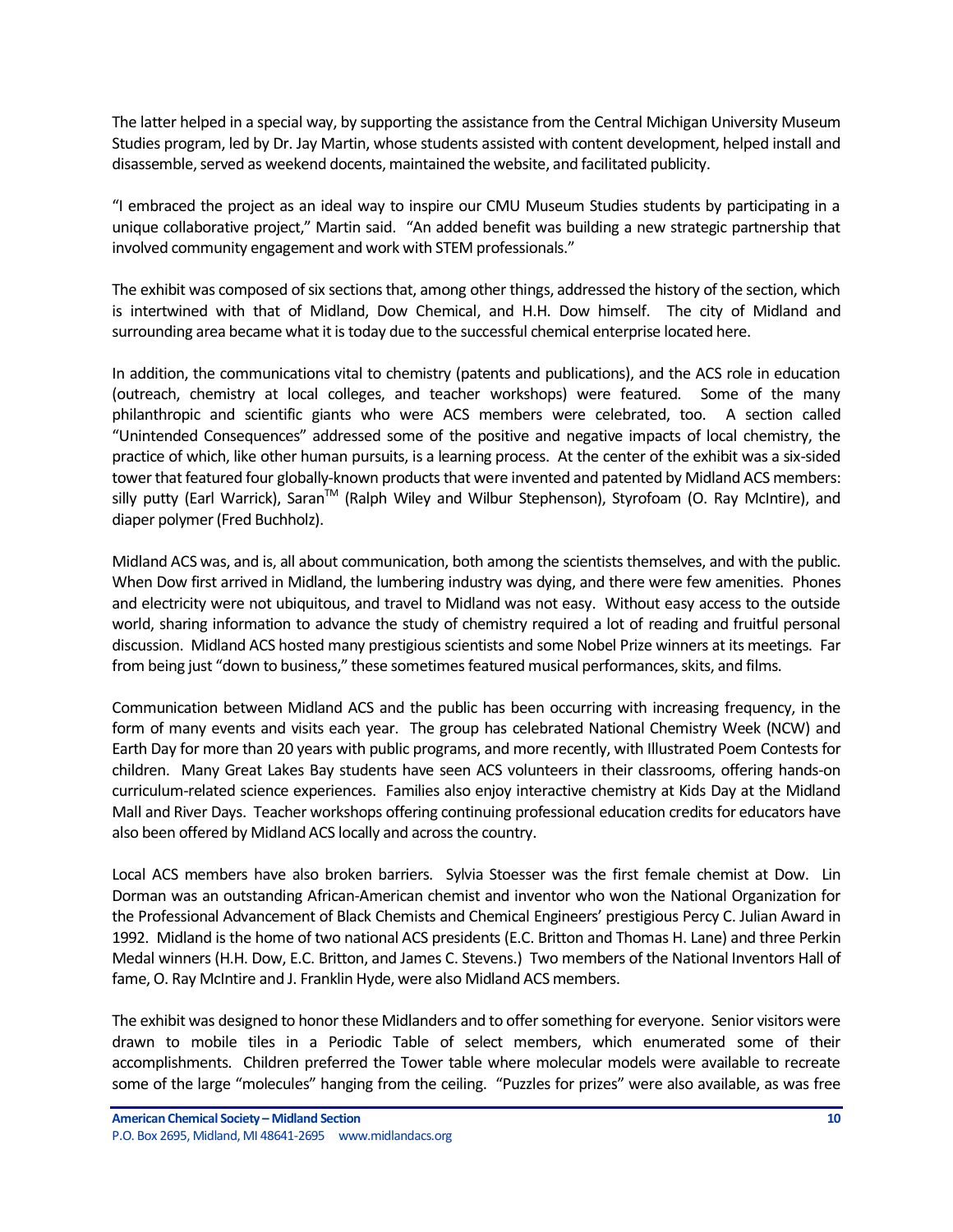silly putty. A beautiful quilt made from T-shirts worn for Outreach events was also featured, made by former member Marcelle Molzahn.

There were also historic chemistry sets to engage those who may have been inspired by one of those sets in times past, and three videos were available to provide more information about outreach, the breast implant controversy, and even the relevance of chemistry itself.

For visitors in search of "special events," the exhibit offered those, too. Several hands-on programs were offered during its run to acquaint attendees with materials like Saran wrap, learn about "Ho-Ho-Holiday Science," or have "Fun with Foam." Sam Kean, the best-selling author of popular chemistry books like *Caesar's Last Breath*, was at the Doan Midland County History Center on November 5, 2019, to talk about the Periodic Table and sign books. A senior luncheon was held at the exhibit, and on October 27, 2019, National Chemistry Week and Halloween were celebrated together at the Doan History Center with "Marvelous Metals" activities that included a Haunted Mine, alternative trick-or-treating, experiments with batteries, a pumpkin toss, a photo booth, and some friendly tarantulas.

"Midland ACS was very proud of the final exhibit, and is now pleased to be able to offer it to other locations," stated Dr. Amanda Palumbo, chair of the Midland Section in 2019. "It is an effective and entertaining way to reflect on Midland's great scientific contributions to the world – from Saran Wrap to Silly Putty. The section is happy to be a part of a community that is so eager to embrace innovation."

Portions of the exhibit are now available for display at other locations. It is expected to be completely reconstructed at another local site later in 2020 or 2021. You can follow its journeys on our centennial website [www.midlandacs.org,](www.midlandacs.org) or contact Gina Malczewski [\(reginamalczewski@gmail.com\)](mailto:reginamalczewski@gmail.com) for further information. Also, please check the Midland Section ACS website [\(www.midlandacs.org\)](www.midlandacs.org) for all of the new ACS programs coming in 2020.

#### <span id="page-10-0"></span>**In Memoriam – James R. Hahn** *Steve Keinath, Co-Editor, The Midland Chemist*

Editor's note: The obituary notice for Jim Hahn as it appears here is reprinted, in part, from the Monday, February 17, 2020 issue of the *Midland Daily News*. Jim joined the American Chemical Society as a member in 1959, and at the time of his passing he was a 61-year member of the ACS.



James 'Jim' Richard Hahn, 87, of Midland, died at Stone Crest Assisted Living facility in Freeland on Friday, February 14, 2020. He was born to Estella (Martin) and the Rev. Charles B. Hahn on October 21, 1932 in Kalamazoo. Being in the ministry, the Hahn family moved frequently when he was young. He lived in Gobles, Martin, Buchanan, Clare, and Alma, graduating from Alma High School. He attended Alma College, where he earned a football scholarship and played offensive guard and defensive tackle for the Scots and was named team MVP for the 1954 season. He graduated with a B.S. in chemistry in 1955.

After graduation Jim was hired by Dow Corning Corporation and worked there for six months before enlisting in the U.S. Army. He completed basic training at Fort Leonard Woods and was assigned to the White Sands Proving Grounds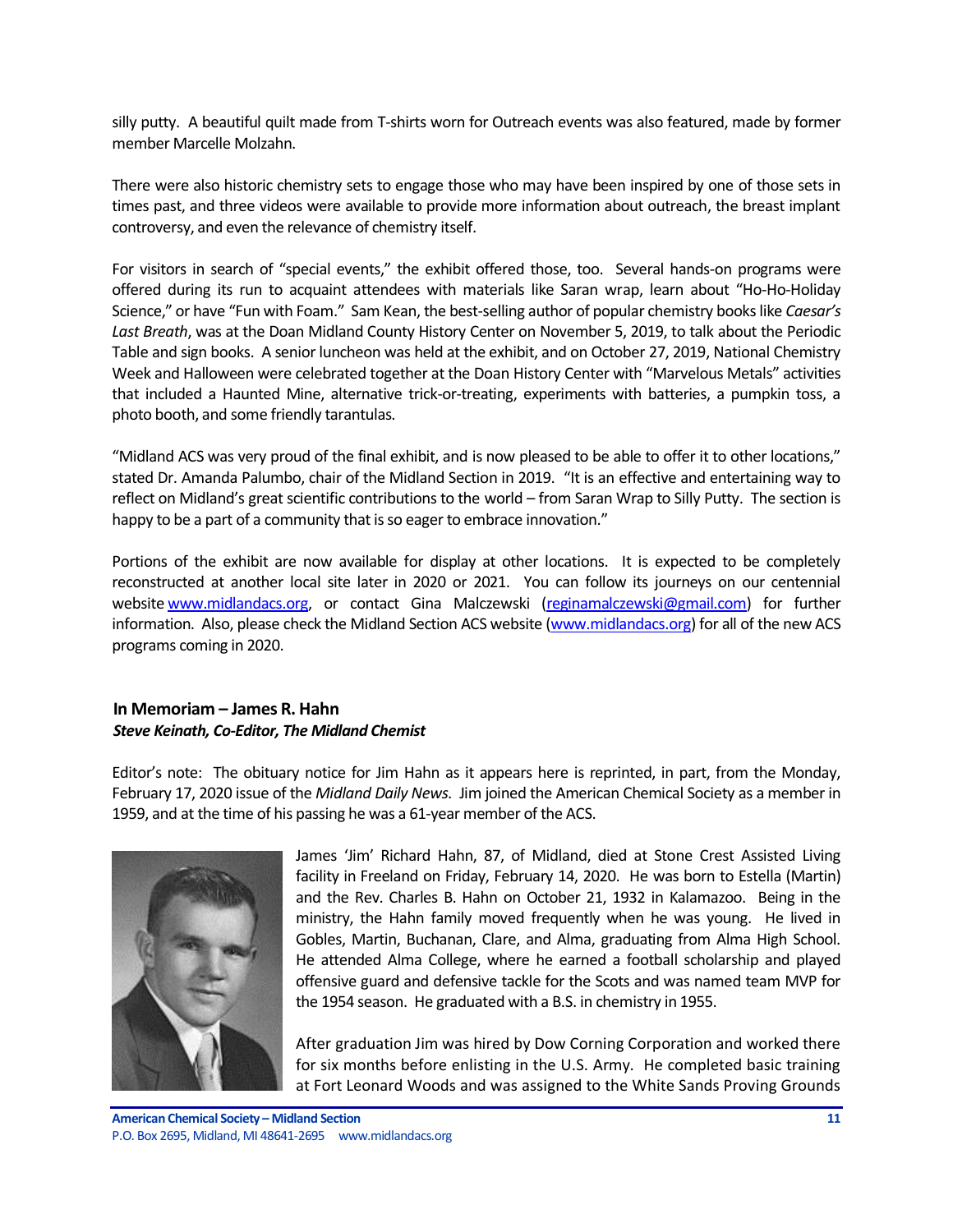in Las Cruces, New Mexico and then Fort Richardson near Anchorage, Alaska. He took up rock climbing and spelunking, climbing The Needles and Shiprock in New Mexico. He received an honorable discharge from the Army in 1958, and rejoined Dow Corning in Midland. While serving in the Army, Jim began corresponding with Sally Ann Robbins in Midland, connected by his former Dow Corning boss Ed Plueddemann. They met in person before Jim was transferred to Alaska, and married in 1958.

Jim worked for Dow Corning for 40 years in a variety of research, product development, manufacturing, and quality management roles. His fundamental work on novel silicon containing materials resulted in numerous issued U.S. patents, in many cases with Jim as the sole inventor. This research was the basis for commercial products that are still being manufactured and sold today. Following his official retirement in 1995, he returned to work as a contract researcher for another five years.

Jim was a passionate cyclist, and rode his bike to work between April and November for virtually all his professional career. Following retirement, he was active in advocating for the extension of the existing Pere Marquette Rail Trail from Overlook Park through Auburn to Bay City. He was also passionate about energy efficient building technologies. He loved to garden and for most of his life grew a large vegetable garden. He had a very musical heart, and his whereabouts could usually be determined by listening for his almost constant whistling.

Jim and Sally were active members of the Poseyville United Methodist Church for many years, serving in a variety of capacities before that church transitioned to Aldersgate United Methodist Church in 2018.

He is survived by brothers, Lynn (Donna) of Whitehall and R. Gordon (Marilyn) of St. Louis; sister, Betty (Ray) Mayer of Lady Lakes, Florida; children, Amy (James) West of Bay City, Stephen (Laura) of Midland, and Ruth Franks of Saginaw; grandchildren, Tyler Franks, Dustin Franks, James (Samantha), Emily (Daniel Smith) Hahn, Katherine (Haseeb) Moten, and Melissa (Jake) Swartz; great-grandchildren, Cairo Franks and Camille Swartz; and many nieces and nephews. He was preceded in death by his loving wife of 60 years, Sally Ann (Robbins) in 2018.

The family is grateful to the management and staff of Stone Crest Assisted Living for the ceaseless love and care they showed for him during his last difficult years. We are also deeply appreciative of the Care Team hospice nurses who cared for and comforted our father with grace and dignity in his final days.

The family received guests from 4:00 to 8:00 PM on Thursday, February 20, 2020 at Wilson Miller Funeral Home, 4210 North Saginaw Road, in Midland. Funeral services were conducted at the funeral home at 11:00 AM on Friday, February 21, 2020 with the Rev. Michael T. Sawicki officiating. A lunch followed at Aldersgate United Methodist Church, 2206 Airfield Lane, in Midland. In lieu of flowers, the family requested donations to fund a memorial in Jim's honor at Alma College.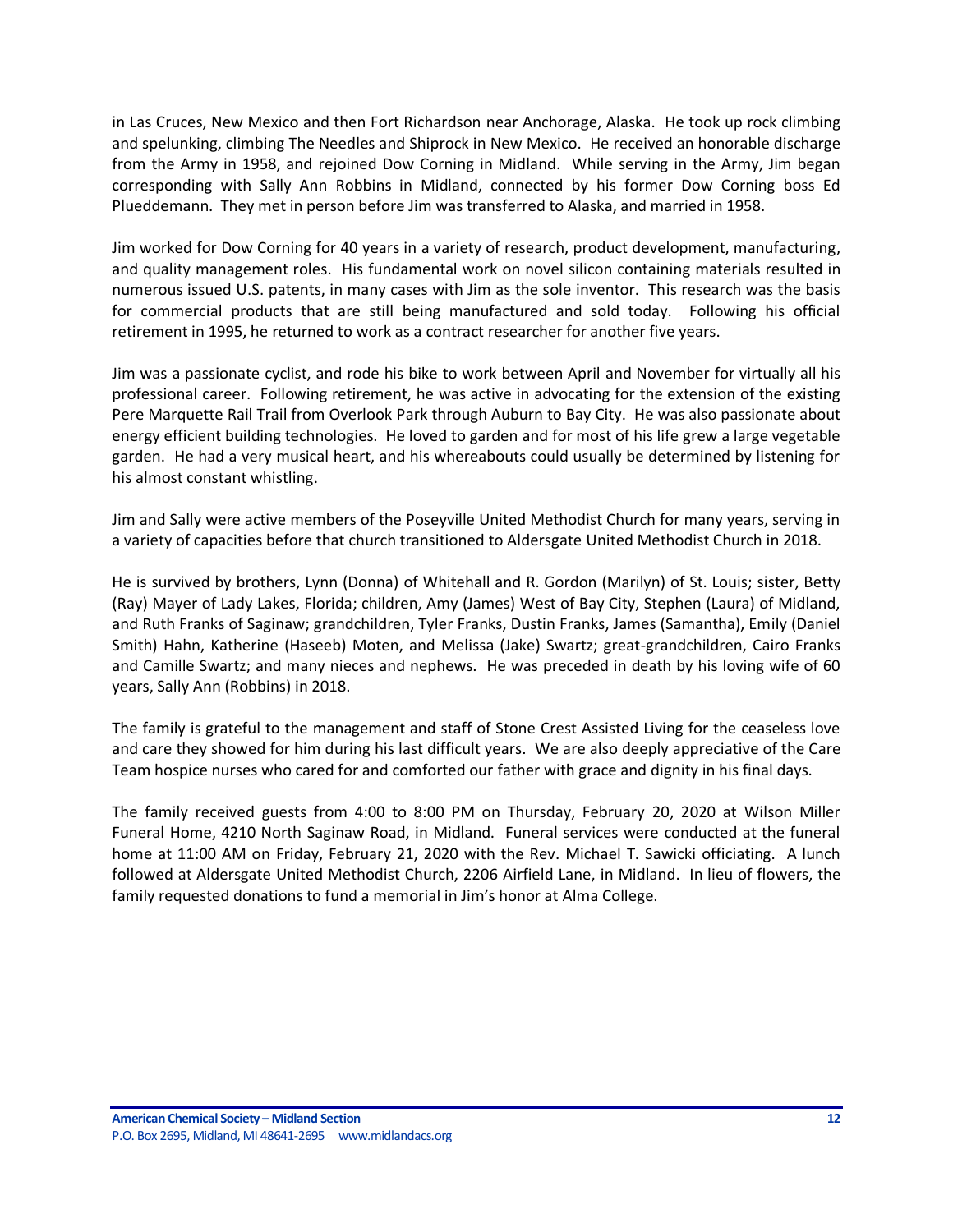# <span id="page-12-0"></span>**Upcoming Dates, Events, and Other Updates**

- March 2 (7:00 8:00 PM) Midland Section ACS Board meeting, MCFTA Board Room (in person), or via a WebEx conference call connection at [Midland Section WebEx Board Meeting March 2020,](https://dow.webex.com/webappng/sites/dow/meeting/info/147369060224504746?MTID=m78a8d57fb6938a51f77ac48717ac8ec9) phone number: 989-633-1166.
- March 22 26, 2020 (Save the Date) Spring 2020 National ACS Meeting & Exposition, Philadelphia, PA. Meeting theme – *Macromolecular Chemistry: The Second Century*. For more information, please see [https://www.acs.org/content/acs/en/meetings/national-meeting.html.](https://www.acs.org/content/acs/en/meetings/national-meeting.html) *Please note: This meeting has been canceled, the first time ever that a National ACS meeting has been canceled. Please see the accompanying story about this and the current concern over the COVID-19 pandemic on page 2.*
- April 6 (7:00 8:00 PM) Midland Section ACS Board meeting, Central Michigan University (in person, specific location TBD), or via a WebEx conference call connection at Midland Section WebEx Board [Meeting April 2020,](https://dow.webex.com/webappng/sites/dow/meeting/info/147369092218655717?MTID=m4dc31bbe6645d5f7f0f29c969b418891) phone number: 989-633-1166.
- April 7 **Deadline for Midland Section ACS Spring Awards nominations** to honor outstanding educators, volunteers, and colleagues. For more information, contact Diana Deese, Midland Section ACS Awards Committee Chair, a[t dkdeese@dow.com](mailto:dkdeese@dow.com) or 989-636-9915.
- April 19 (11:00 AM 4:00 PM) *Earth Action Expo* event, sponsored by Midland Section ACS, Midland Volunteers for Recycling, the Arnold Center, and Dow High School's Go Green Club, H.H. Dow High School, 3901 North Saginaw Road, Midland. For more information or any questions, please contact Gina Malczewski at [reginamalczewski@gmail.com.](mailto:reginamalczewski@gmail.com) *Please note: Midland Public Schools has suspended all community events until further notice due to the concern for extra caution and social distance during the COVID-19 pandemic. Therefore, the Earth Action Expo event is "on hold" at this time. A final decision regarding the Earth Action Expo will be made on April 5. Watch the Midland Section ACS Facebook page for updates.*
- April 27 (6:00 8:30 PM) Midland Section ACS, YCC, WCC, and CMU Student Members sponsored program, *Analytical Chemistry of Michigan's Hemp & Marijuana Industry*, Hunter's Ale House (Cask Room), 4855 East Bluegrass Road, Mount Pleasant. For more information or any questions, please contact Dale LeCaptain a[t lecap1dj@cmich.edu.](mailto:lecap1dj@cmich.edu)
- April 30 **RSVP deadline for ACS Spring Awards Recognition Banquet**, to be held May 6. See RSVP details on page 7 of this newsletter. Contact: Diana Deese a[t dkdeese@dow.com](mailto:dkdeese@dow.com) or 989-636-9915.
- May 4 (7:00 8:00 PM) Midland Section ACS Board meeting, MCFTA Board Room (in person), or via a WebEx conference call connection at [Midland Section WebEx Board Meeting May 2020,](https://dow.webex.com/webappng/sites/dow/meeting/info/147369119023403198?MTID=m97c16758c795093aaa8840be9a9484f3) phone number: 989-633-1166.
- May 6 (5:30 9:00 PM) Midland Section ACS Spring Awards Banquet, Great Hall Banquet & Convention Center, 5121 Bay City Road, Midland. Cost: \$20.00 per person. For more information, contact Diana Deese, Midland Section ACS Awards Committee Chair, a[t dkdeese@dow.com](mailto:dkdeese@dow.com) or 989-636-9915.
- May 27 29, 2020 (Save the Date) 2020 ACS Central Regional Meeting, Columbus, OH. For more information, please se[e https://cerm2020.org/?sc=200226\\_mtg\\_em\\_regional\\_CERM\\_od.](https://cerm2020.org/?sc=200226_mtg_em_regional_CERM_od)
- June 1 (7:00 8:00 PM) Midland Section ACS Board meeting, MCFTA Board Room (in person), or via a WebEx conference call connection at [Midland Section WebEx Board Meeting June 2020,](https://dow.webex.com/webappng/sites/dow/meeting/info/147369764857090207?MTID=m6d5b883f8b8a0cccbb56f34737466537) phone number: 989-633-1166.
- August 3 (7:00 8:00 PM) Midland Section ACS Board meeting, MCFTA Board Room (in person), or via a WebEx conference call connection at [Midland Section WebEx Board Meeting August 2020,](https://dow.webex.com/webappng/sites/dow/meeting/info/147369865088373225?MTID=m9e575e5b99b945a631d5e929d4c9b94e) phone number: 989-633-1166.